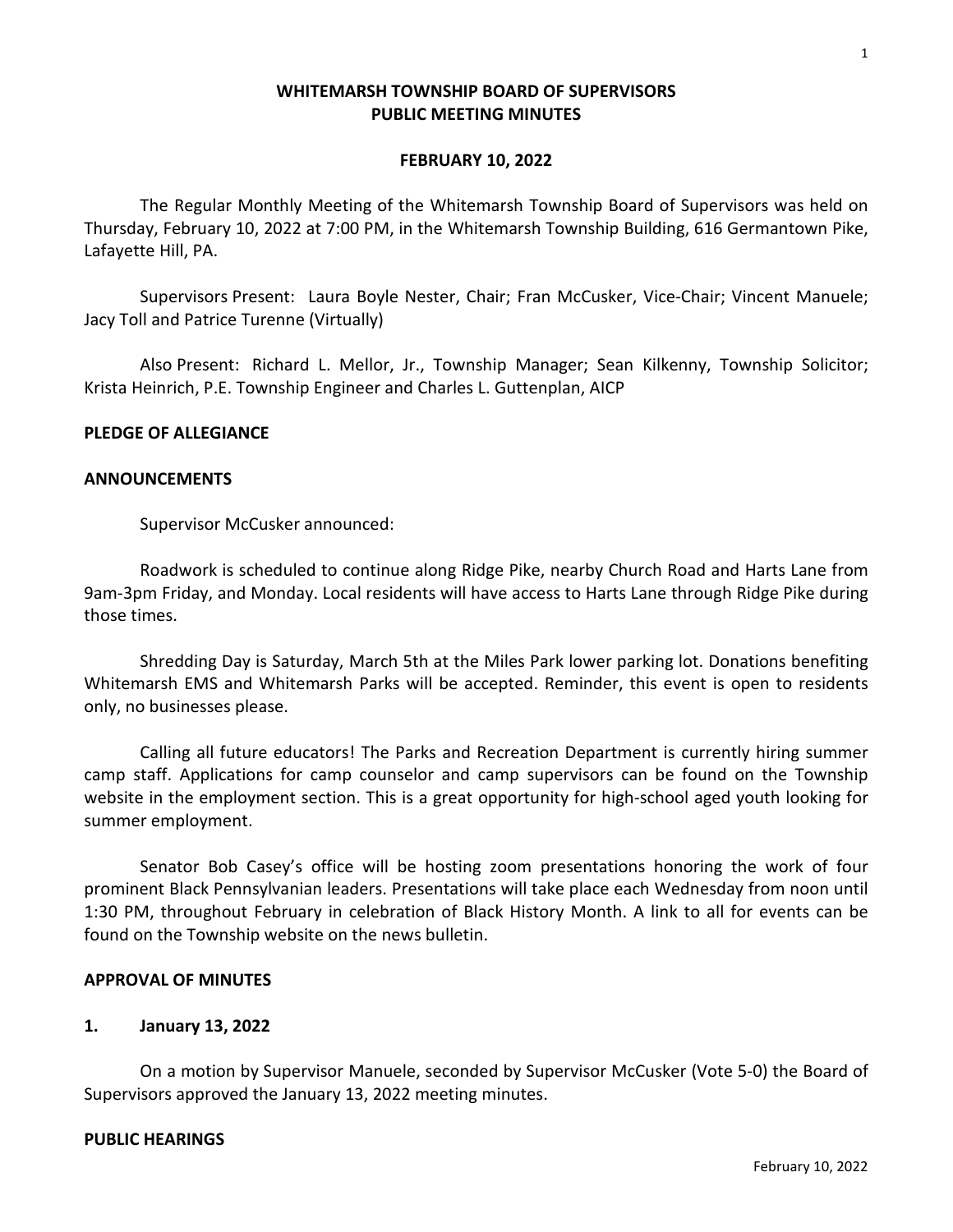## **BOARD PUBLIC DISCUSSION ITEMS**

#### **CONSIDER ACTION ITEMS**

**Ordinances**

**None**

### **Resolutions**

### **1. Hazard Mitigation Planning Grant - Designation of Agent – Hurricane Ida**

Mr. Mellor explained the resolution is for the approval of the Township Manager to act as the Designated Agent for the Hazard Mitigation Grant Program (HMGP) application for 534 Bethlehem Pike following the significant damage received from Tropical Storm Ida. This HMGP grant application is requested by the property owner to acquire and demolish their property by the township due to flood damage and risk of flood damage.

On a motion by Supervisor Toll, seconded by Supervisor McCusker (Vote (5-0) the Board of Supervisors adopted **Resolution #2022-08** authorizing the Township Manager Richard L. Mellor, Jr. as the designation of agent for the FEMA Hazard Mitigation Grant application for 534 Bethlehem Pike following the significant damage received from Tropical Storm Ida.

### **2. Supporting Gun Legislation Resolution**

Chair Nester stated Plymouth Township Council recently approved this resolution. She stated in light of all the violence in the area she stated she feels this is a voice to legislative leaders to support gun control. She stated the resolution is to encourage the legislators to pursue action.

On a motion by Supervisor Manuele, seconded by Supervisor Toll (Vote (5-0) the Board of Supervisors adopted **Resolution #2022-09** supporting gun legislation and urging our Pennsylvania Lawmakers to enact stronger protections against gun violence.

## **MOTIONS**

### **1. Authorization to Bid - 2022 Road Paving Program**

Ms. Heinrich stated it is anticipated that the big opening will be scheduled for the Spring of 2022 with project completion occurring in July or August. She stated the estimated bid construction cost for the project is \$950,000.00 which is funded in part by a contribution of \$411,677.58 from AQUA towards restoring roads recently disturbed by their utility improvements projects.

On a motion by Supervisor Manuele, seconded by Supervisor McCusker (Vote (5-0) the Board of Supervisors authorized the public bid for the 2022 road paving program.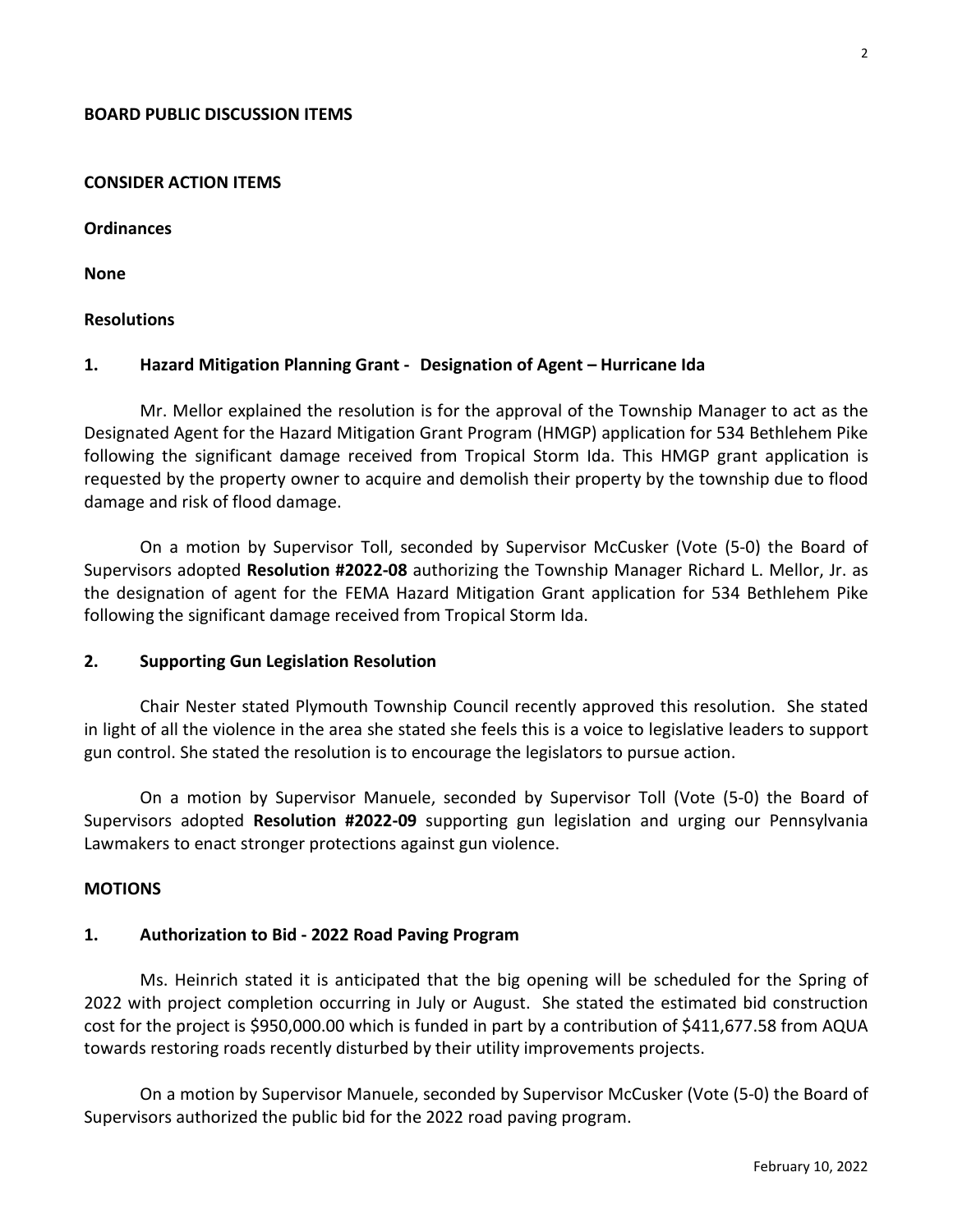# **2. Authorization to Advertise Ordinance Amendment HARB – Number of Affirmative Votes for Official Action**

Mr. Guttenplan explained this is to authorize the advertisement of a public hearing for an ordinance to amend Chapter 10 of the Township Code, "Historic District," to correct the number of members of HARB necessary to take affirmative action at a meeting. Currently, Chapter 10 provides that affirmative action on a motion at a HARB meeting requires the vote by the majority of the members present. However, it has been brought to the Township's attention, that this requirement is inconsistent with the Pennsylvania Local Historic District Act, which is the enabling legislation for the establishment of HARBs. That Act requires that for an affirmative action to be taken by HARB, there must be a vote by the majority of the HARB members. In our case, the Plymouth-Whitemarsh HARB is a 9-member board, therefore the Act would require the affirmative vote by at least 5 members. (Under the current provision of Chapter 10, there could be an affirmative vote by as few as 3 members if only the smallest quorum of 5 was present at a meeting.)

On a motion by Supervisor Toll, seconded by Supervisor Manuele (Vote (5-0) the Board of Supervisors authorized the advertisement of an ordinance amendment to Chapter 10, Historic District to correct the number of affirmative votes for official action.

# **3. Contract with Portnoff Law - Collection of Delinquent Refuse Fees**

Mr. Mellor explained every year when the taxes are not paid the taxes are lien at the County. The past two years all of the fees were lien at the County. According to the County, and the Refuse fee should never been lien at the County. It was a misunderstanding with the people who worked in the Finance office. The previous year's (2016-2018) delinquent fees have not been pursued by the township. The Township only receives money from them when someone decides to sell their home. He explained Mr. Barron has worked with Portnoff Law previously and recommends them. Portnoff Law explained their process as, the Township will receive 100% of the balance owed on its delinquent refuse accounts, as Portnoff's fees and costs are paid by the delinquent property owner. Assuming that the Township will turn over at least 50 delinquent accounts at the initial placement, the only cost that we charge directly to the Township is a cost of \$40 plus certified postage (approximately \$6) to send out the initial notices of claim and fee shifting. This cost is subsequently charged to the delinquent property owner and fully reimbursable from our collections. After the notice of claim and fee shifting, our fees for subsequent collection steps will be charged directly to the delinquent property owner and Portnoff will front all hard collection costs for the Township.

Sydelle Zove (Harts Ridge Road) asked what percentage of refuse accounts are delinquent and has that changed over time. Mr. Mellor said the township usually collects 98-99% of tax bills and its rare that people just pay the refuse fee and not the real estate so if they are delinquent, they are delinquent on all of their taxes. He said the percentage has been consistent. He said it's a more proactive approach to get the delinquent fees for refuse.

On a motion by Supervisor Manuele, seconded by Supervisor McCusker (Vote (5-0) the Board of Supervisors contracted with Portnoff Law to collect delinquent refuse fees for Whitemarsh Township.

# **4. Board/Commission Resignation Kristyn Vandegrift – Open Space Committee**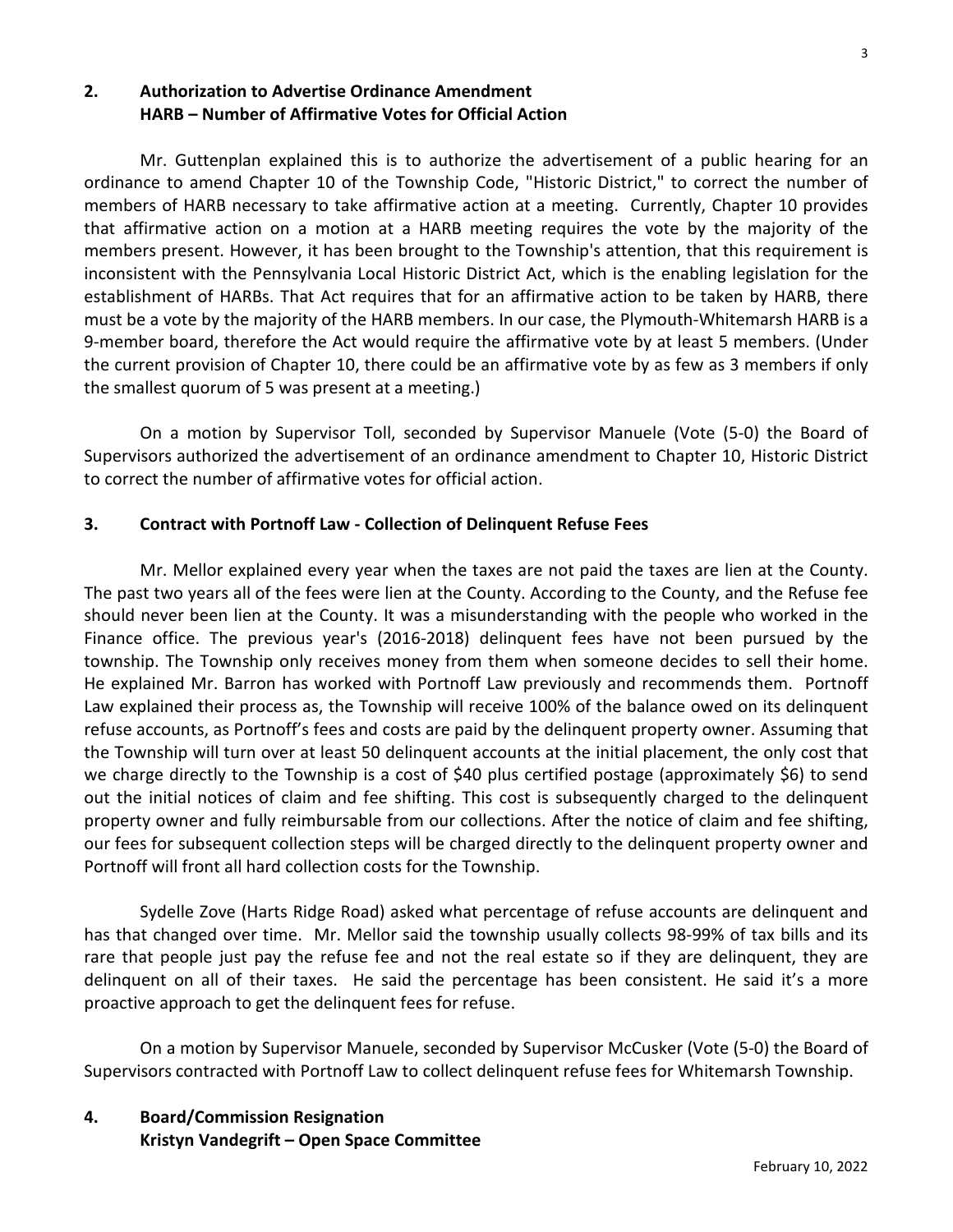On a motion by Supervisor Toll, seconded by Supervisor McCusker (Vote (5-0) the Board of Supervisors accepted the resignation of Kristyn Vandegrift from the Open Space Commission and thank her for her service on the Open Space Commission.

# **5. Board/Commission Appointments Beth Howard – Open Space Committee Meghan Hector – Parks and Recreation Board**

On a motion by Supervisor McCusker, seconded by Supervisor Manuele (Vote (5-0) the Board of Supervisors approved the appointment of the following individuals to Boards/Commissions:

Beth Howard – Open Space Commission term ending December 31, 2022 Meghan Hector – Parks and Recreation Board term ending December 31, 2025

## **6. Allocation of Funds - Annual Clothing Drive – Donation to Colonial Neighborhood Council**

Mr. Mellor explained the Parks and Recreation Department requests for the Board of Supervisors to release the donation check from A & E Clothing Corporation in the amount of \$226.65 and be given to the Colonial Neighborhood Council located at 107 E 4th Ave, Conshohocken, PA 19428. The check was for the cost of goods A & E collected from the Whitemarsh Township Parks & Recreation 2022 Annual Clothing Drive.

On a motion by Supervisor Manuele, seconded by Supervisor McCusker (Vote (5-0) the Board of Supervisors approved the allocation of funds collected from the Annual Clothing Drive to the Colonial Neighborhood Council in the amount of \$226.65.

# **7. Escrow Release #2 - Mayer/633 Germantown Pike**

Chair Nester asked how far the developer was through the project. Ms. Heinrich stated approximately 75%. Supervisor Manuele asked what general areas of work remains. Ms. Heinrich explained the basic remaining areas. Supervisor Manuele confirmed that the fees remaining are for site work. Ms. Heinrich agreed. He asked for some clarity from the developer on when the site work might be completed.

On a motion by Supervisor Toll, seconded by Supervisor Manuele (Vote (5-0) the Board of Supervisors authorized escrow release #2 for Mayer/633 Germantown Pike in the amount of \$42,177.00.

## **8. January 2022 Expenditures and Payroll and Pension Plan Paid Costs**

On a motion by Supervisor Manuele, seconded by Supervisor McCusker (Vote (5-0) the Board of Supervisors approved expenditures totaling \$1,344,904.02; and payroll totaling \$655,364.90 and pension paid costs totaling \$5,344.89 for January 2022.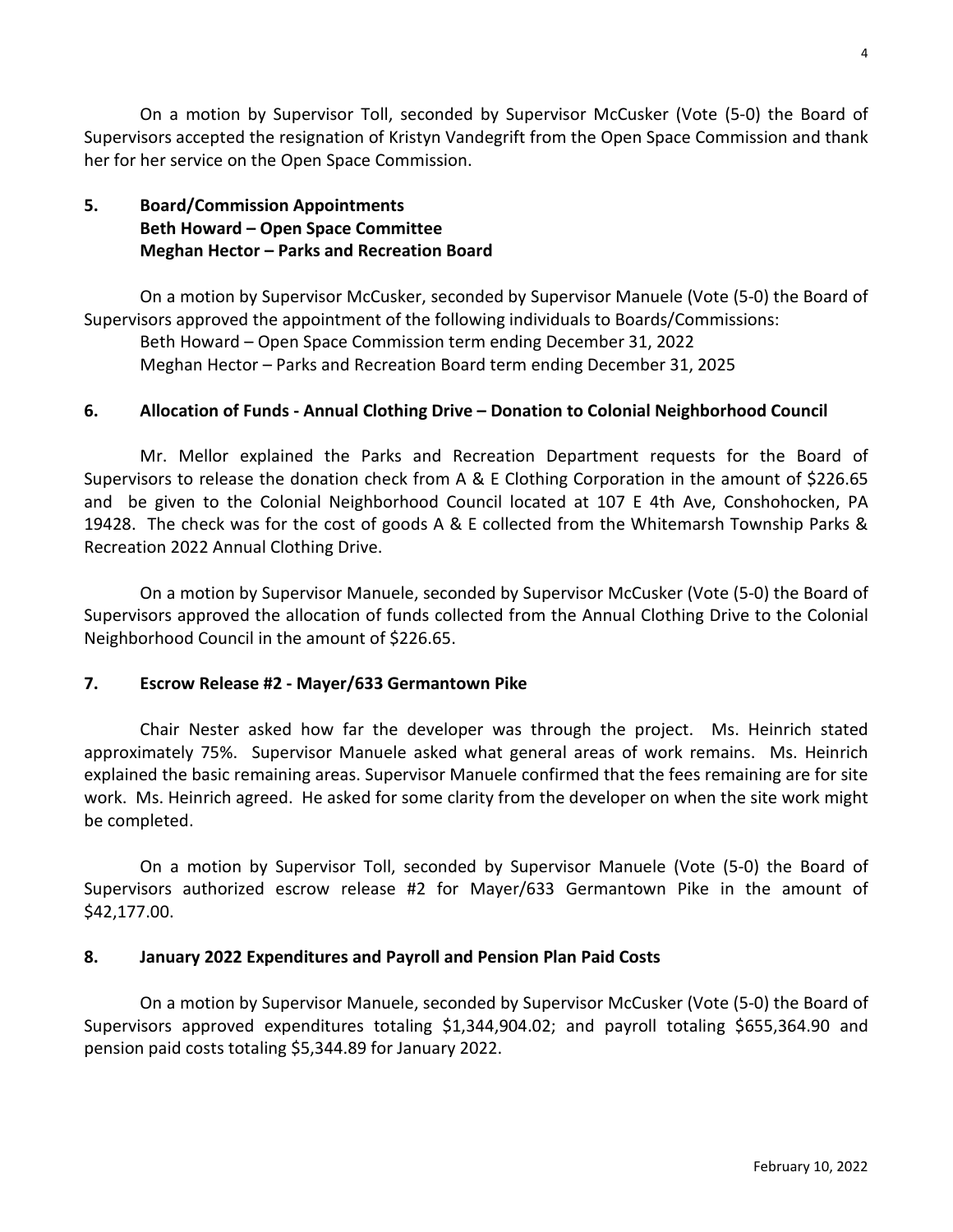## **Revised Agenda**

## **9. Certificate of Appropriateness - 3028 Tara Court – Installation of a deck with roof**

Mr. Guttenplan explained the application is for an enlarged deck on the rear of this home, built in the 1980's. The current deck is going to be removed and replaced with one that extends the full width of the house. A 16' x 16' portion of the deck will have a roof; the remainder will be open (this can be seen in the rendering included in the attachments). HARB members saw no issues with the deck proposal and the members present at the meeting unanimously voted to recommend issuance of a Certificate of Appropriateness.

On a motion by Supervisor Toll, seconded by Supervisor McCusker (Vote (5-0) the Board of Supervisors approved the Certificate of Appropriateness for the installation of a deck and roof at 3028 Tara Court.

### **10. Escrow Release #3 (Final) Whitemarsh Hotel GP, LLC./432 Pennsylvania Avenue**

On a motion by Supervisor McCusker, seconded by Supervisor Manuele (Vote (5-0) the Board of Supervisors authorized the final escrow release #3 for Whitemarsh Hotel GP, LLC/432 Pennsylvania Avenue in the amount of \$31,476.54.

#### **PUBLIC COMMENT PERIOD**

Kimberly Swider (Chestnut Street) spoke about speeding issues on Chestnut Street, pedestrian and school traffic and that there is one streetlight and limited sidewalks. She said it is dangerous and out of control. She suggested the use of speedbumps.

Steve Sague (Chestnut Street) spoke about the high volume and speed of traffic on Chestnut Street. He stated he is opposed to speed bumps as a solution. He suggests a 3way stop sign mid-block. Supervisor Manuele asked what Mr. Sague's objections to the speed bumps is, specifically a speed hump that is paved over. Mr. Sague stated the main thing is noise and he doesn't feel it would solve the problem correctly. He suggested on way street could slow the volume.

Tim Garrett (Chestnut Street) said he agrees with Kim. He spoke about the issues and his experience walking Chestnut Street, the partial sidewalks, poor curbing and lighting. He also spoke about the issue of speeding on Chestnut Street.

Joy Jacobs (Ridge Pike @ Chestnut Street) agreed with the speeding issue and supports the speed bump. She spoke about trucks that enter from Ridge Pike even though no trucks are allowed. She spoke about the backup on Chestnut at rush hour, making access to her property impossible.

Donna Kobi (Chestnut Street) spoke about speeding and suggested a school zone sign being installed on the street.

Steve Sague also commented if the speed bumps were installed, they could impact stormwater and the draining issue they have on Chestnut Street.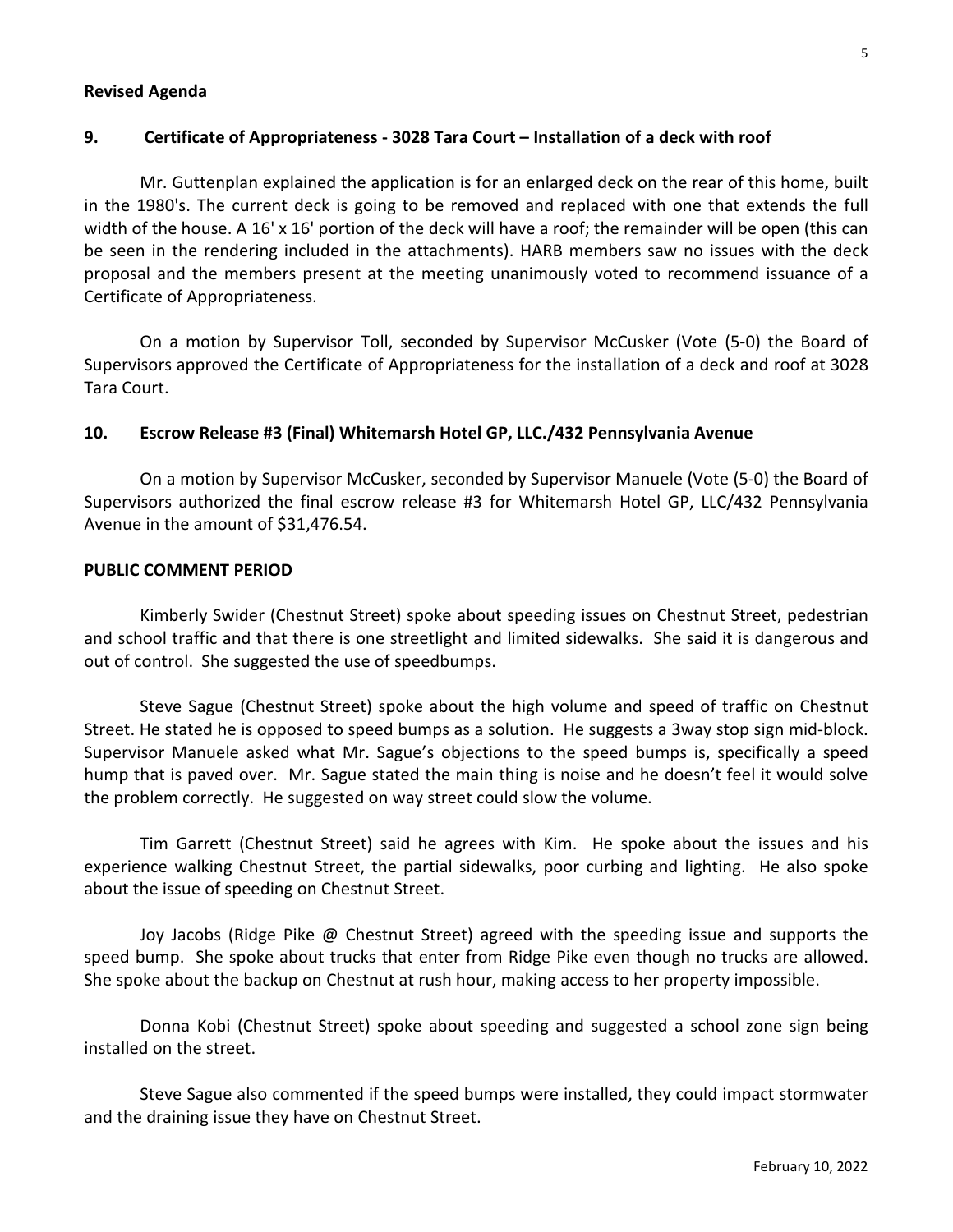Kim Swider suggested adding more speed limit signs. She said parents leaving St. Philips, after dropping off their children) don't stop as they are entering Chestnut Street. She said mornings seem to be the worst. She spoke about crosswalks and they need to be more visible. She suggested one or two more crosswalks along Germantown Pike.

Supervisor McCusker stated the number one job of the Board and staff is to keep the residents safe. He stated it is important to the Board to come to some resolution about the issues on Chestnut Street. He stated they need to make the street safer for walkers, kids and drivers.

Mr. Mellor stated there are a lot of good potential solutions to this problem that has plagued this area. He stated he has met with the Chief of Police Chris Ward and the engineer Krista Heinrich and discussed how best to address this. He stated there might be some long-term solutions and some short-term solutions. He said the first thing that needs to be done is perform a study. He said there were a lot of ides and the township needs to look into them to make this more traffic calming. He said there are solutions to take care of the speeding and traffic issues and it's a matter of looking at it and deciding what is practical. He spoke of the current and future traffic issues. He said resident safety is paramount to the Board and staff. He said they will do a study, done by the engineer and the Chief of Police and then come back to the Board with solutions.

Chair Nester asked if there was anything that can be done sooner. Chief Ward stated the first steps is to have the Traffic Safety Unit of the Police Department take a look at the road and make sure that what's supposed to be there now in terms of signage, markings and all are there. He said there will be increased enforcement, as best they can and have presence in the area. He said they will work with the Engineer and the Public Works Department to make sure that if there is anything missing it will be taken care of as soon as possible and then will work together with the various ideas.

Mr. Mellor asked Ms. Heinrich if Staff could report back to the Board by next month. Ms. Heinrich agreed they could. She said there are numbers to be crunched and they have to collect the data and see what the possibilities are.

# **BOARD MEMBER COMMENTS**

None

## **EXECUTIVE SESSION**

Chair Nester announced the Board of Supervisors held an Executive Session on February 3, 2022 to discuss personnel and prior to the meeting to discuss litigation.

## **ADJOURNMENT**

On a Motion by Supervisor McCusker, seconded by Supervisor Toll the meeting for February 10, 2022 was adjourned at 8:00 PM.